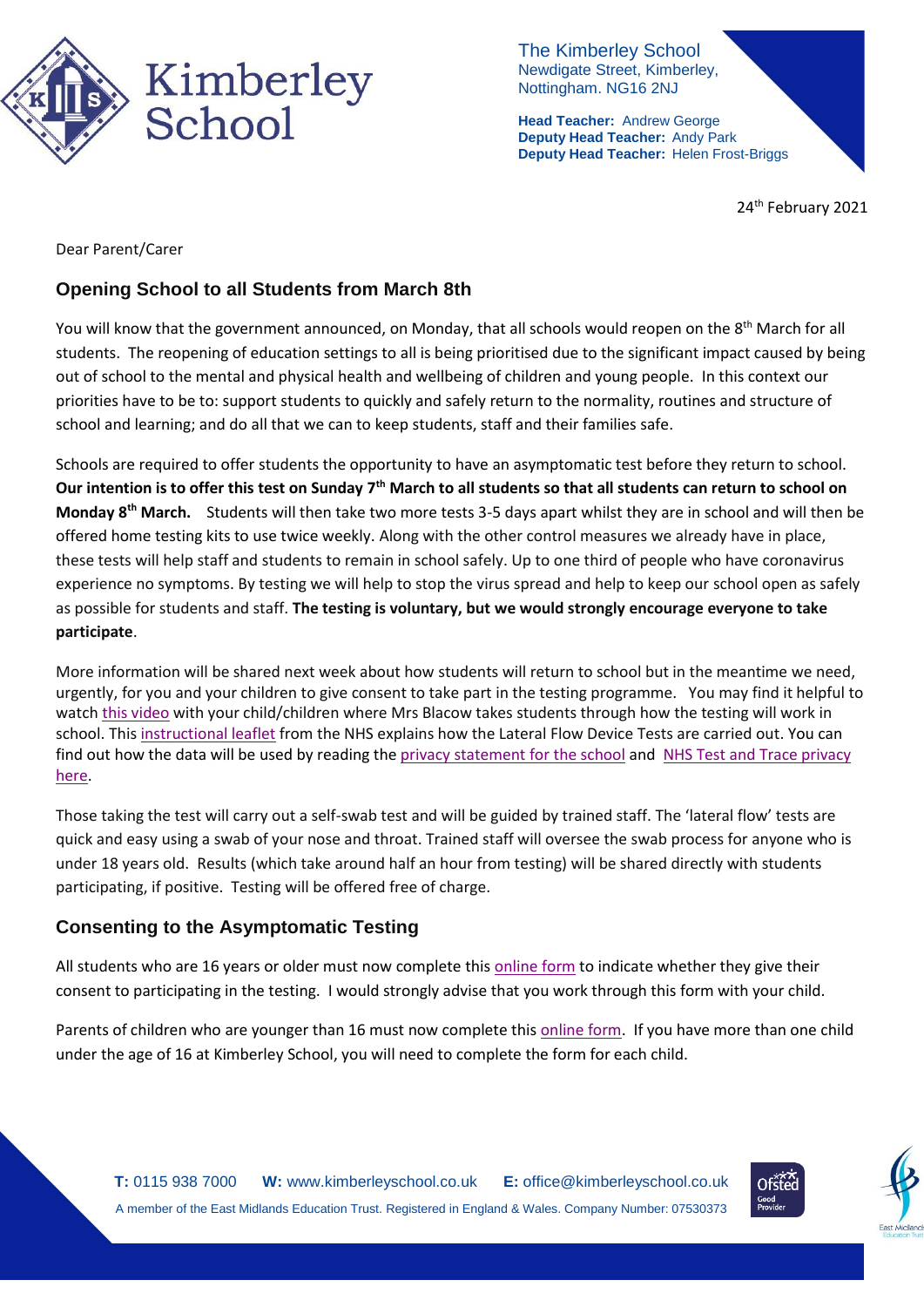Forms should be completed and submitted before 9am on Monday 1<sup>st</sup> March. Please complete the relevant form according to your child's age at the time of completion. If the student turns 16 after this date they will still be able to withdraw the consent, that you have given on their behalf, prior to the test.

I apologise that the form is quite lengthy, the information contained within it will be used to register your child for the test on the day and time which we will allocate. The form is available in a PDF format which you can request from school reception, if you would prefer, and once complete a photo or hard copy can be forwarded to the school. If you need assistance, please do contact us.

If you and your children have given consent, then we will be in touch week beginning the  $1<sup>st</sup>$  March to confirm your appointment time for Sunday  $7<sup>th</sup>$  March. Please remember that school transport will not be running on the  $7<sup>th</sup>$ March and students will need to make their own way to school. Students will be able to maintain social distancing at all times when they are on the site on the 7<sup>th</sup> March and will be expected to leave the site as soon as their test is completed. They will need to wear face coverings throughout.

Finally, our aspiration is to have all students back in school on the morning of Monday  $8^{th}$  March. However, running the testing programme on the 7<sup>th</sup> March is a significant challenge and there may be circumstances where we have to delay the return to school until Tuesday 9<sup>th</sup> March. I would ask that parents have contingency plans in place for Monday 8<sup>th</sup> March in the event that the school is unable to open.

At the end of the letter I have set out some Frequently Asked Questions that you might find helpful. If you are unable to find the answers to your questions in this letter than you can call the office on 0115 938 7000 or email [k.andrews@kimberleyschool.co.uk](mailto:k.andrews@kimberleyschool.co.uk)

I will be in touch with you next week with more details about the arrangements for returning to school.

Yours faithfully,

Andrew George **Head teacher**

### **Frequently Asked Questions**

#### **What if a student tests positive?**

Participating students who test positive will be informed about their results individually. Where participants are under 16, parents or legal guardians will also be notified. Please be aware that in line with our Privacy Statement, we will share the results of the test for over 16s with their parents also – this is because the whole household will be required to isolate and therefore it is in Public Interest for this information to be shared. When sharing a positive result with over 16s the student will be informed that a disclosure will be made to their parents also and any concerns regarding this should be discussed at the time. Guidance on safe travel and additional precautions will be provided along with test results.

As the test is being carried out by trained staff, students will not need to take a further 'PCR test' to confirm their result. However, once students begin taking these at home you will be required to take a PCR test to confirm the result via www.gov.uk/get-coronavirus-test or call 119 to book a follow-up test. If ordering a PCR test you should choose to visit a drive-through/walk -through test site if possible, as it is faster than requesting a home test.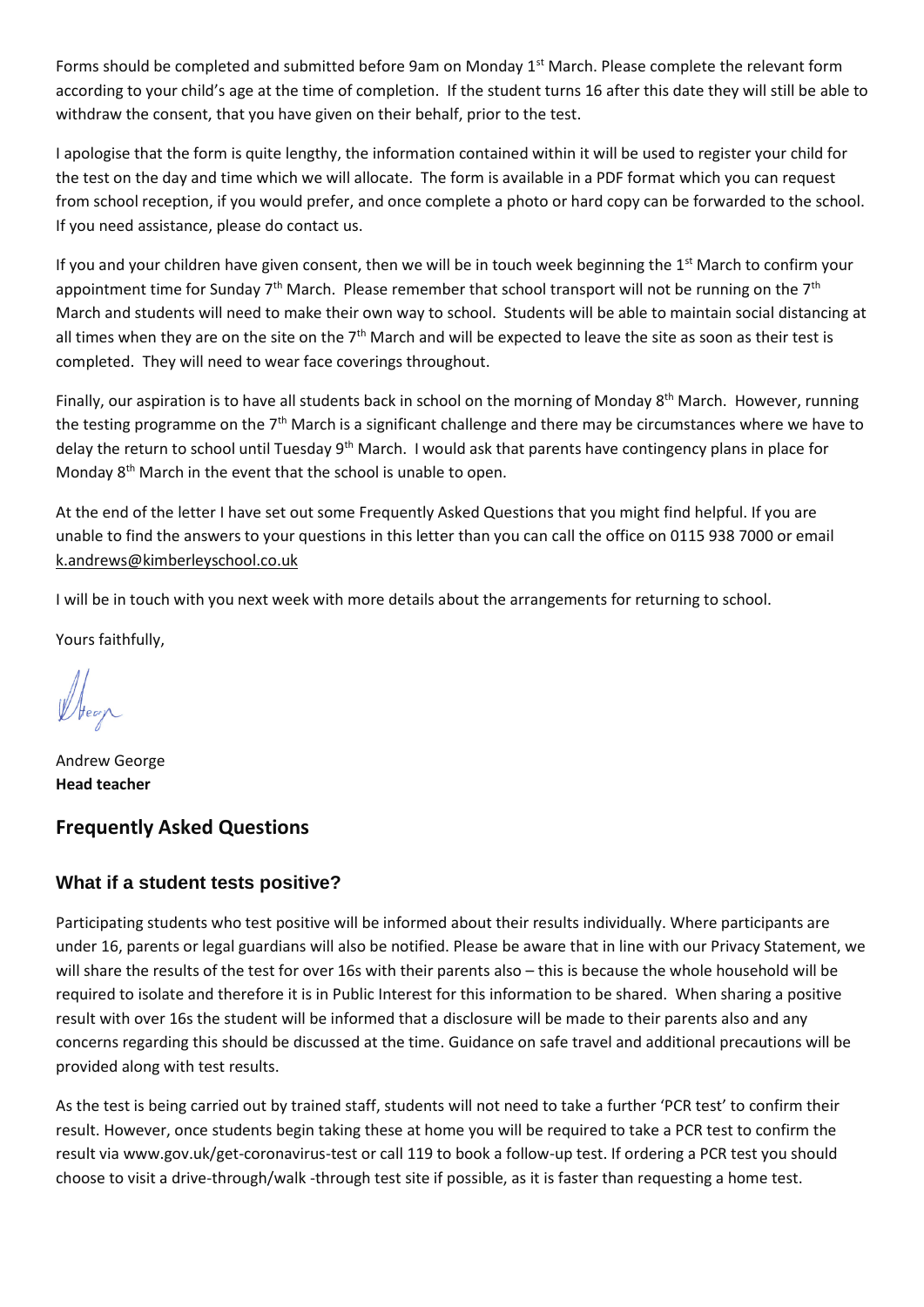

The Kimberley School Newdigate Street, Kimberley, Nottingham. NG16 2NJ

**Head Teacher:** Andrew George **Deputy Head Teacher:** Andy Park **Deputy Head Teacher:** Helen Frost-Briggs

If we identify that your son or daughter has had a positive LFD result they will need to self-isolate along with members of their household for 10 days from the date of their result.

#### **What happens if the test is negative?**

The student will be able to stay in school and resume their activities as normal. A student will only be told if they test positive on a 'lateral flow' test, so if you do not hear you can assume it was negative. A small number of students may need to repeat the test if the first test was invalid or void for some reason.

#### **What if a close contact at school tests positive?**

At present, a close contact of someone in school who has tested positive for COVID-19 will also need to self-isolate for 10 days. Isolation will not apply to household members of close contacts unless the individual later develops symptoms themselves.

### **What if my child develops symptoms?**

This testing programme at The Kimberley School is for people with no symptoms. If your child develops symptoms at any time (such as a high temperature; a new, continuous cough; or a loss or change to their sense of smell or taste) they must immediately self-isolate, and book a test by calling 119 (England, Wales and Northern Ireland) or 0300 303 2713 (Scotland) or visitin[g https://www.gov.uk/get-coronavirus-test.](https://www.gov.uk/get-coronavirus-test)

### **I do want my child to take part in the testing programme but cannot arrange transport for 7 th March, what can I do?**

Please contact us directly to discuss, we may be able to arrange for your child to take a test prior to attending school on the morning of 8<sup>th</sup> March however they should not mix with others until they have received a negative test result.

#### **I have more than one child attending The Kimberley School, how will slots be allocated?**

We are looking at offering specific slots for siblings to enable them to attend at the same time however we are still working on the logistics of this but will try to accommodate this so that all your children can be tested in one visit.

### **My child has had COVID-19 within the last 90 days – can they still participate?**

Yes, there is still a lot of research regarding whether those who have had COVID-19 can still be asymptomatic even if they have had the virus with the last 90 days, therefore if you do wish for them to participate they may do so.

# **My child is anxious about the test but I really want them to take part, what can I do to support them?**